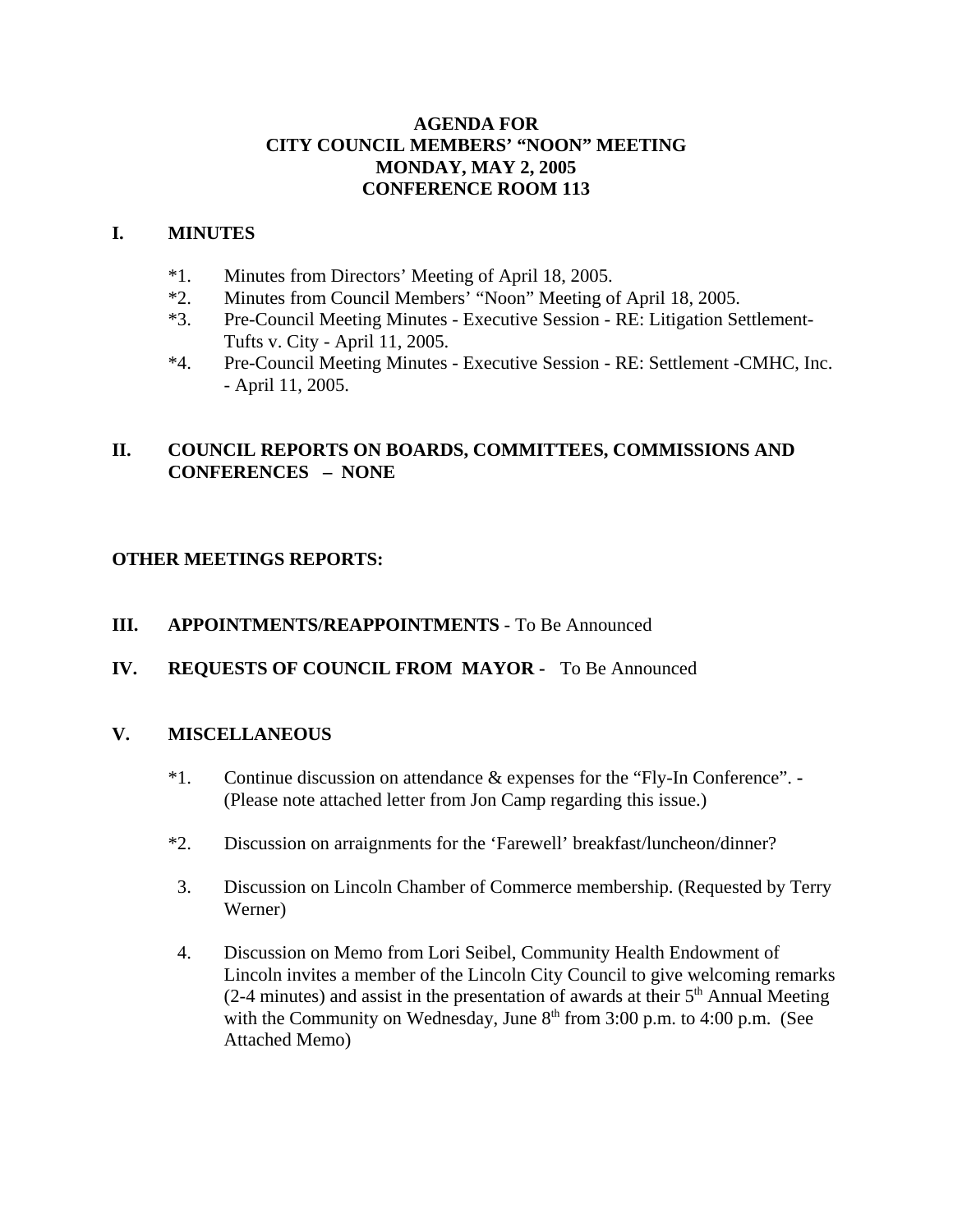#### **VI. CITY COUNCIL MEMBERS**

#### **VII. MEETINGS/INVITATIONS -**

- 1. Jim Huff is Retiring! Please join us in saying congratulations and goodbye after 37 ½ years of service with the City of Lincoln on Friday, May 20, 2005 from 2:00 p.m. to 4:00 p.m. at Engineering Services Training Room, 531 Westgate Blvd., Suite 100 - (See Invitation)
- 2. Lincoln Parks & Recreation staff will be present at the next Witherbee Neighborhood Association Meeting to discuss a potential park site near  $40<sup>th</sup> \&$ Randolph on Thursday, May 5, 2005 at 7:00 p.m. at Hawthorne Elementary School, 300 South  $48<sup>th</sup>$  Street - (See Invitation)
- 3. On behalf of the Board of Trustees of the Community Health Endowment (CHE), invites you to attend our  $5<sup>th</sup>$  Annual Meeting with the Community on Wednesday, June 8, 2005 from 3:00 p.m. to 4:00 p.m. - at The Cornhusker Hotel - (See Invitation)
- 4. Lincoln Action Program Join Hands Day event, highlighting the need for disaster preparedness, is a National Day of Service that unites young people and adults in an effort to make changes in their community. On Saturday, May 7, 2005 from 1:00 p.m. to 4:00 p.m. at Lincoln Action Program, 210 "O" Street - (See Letter of Invitation)

## **VIII. ADJOURNMENT**

# **\*HELD OVER FROM APRIL 25, 2005.**

ca050205/tjg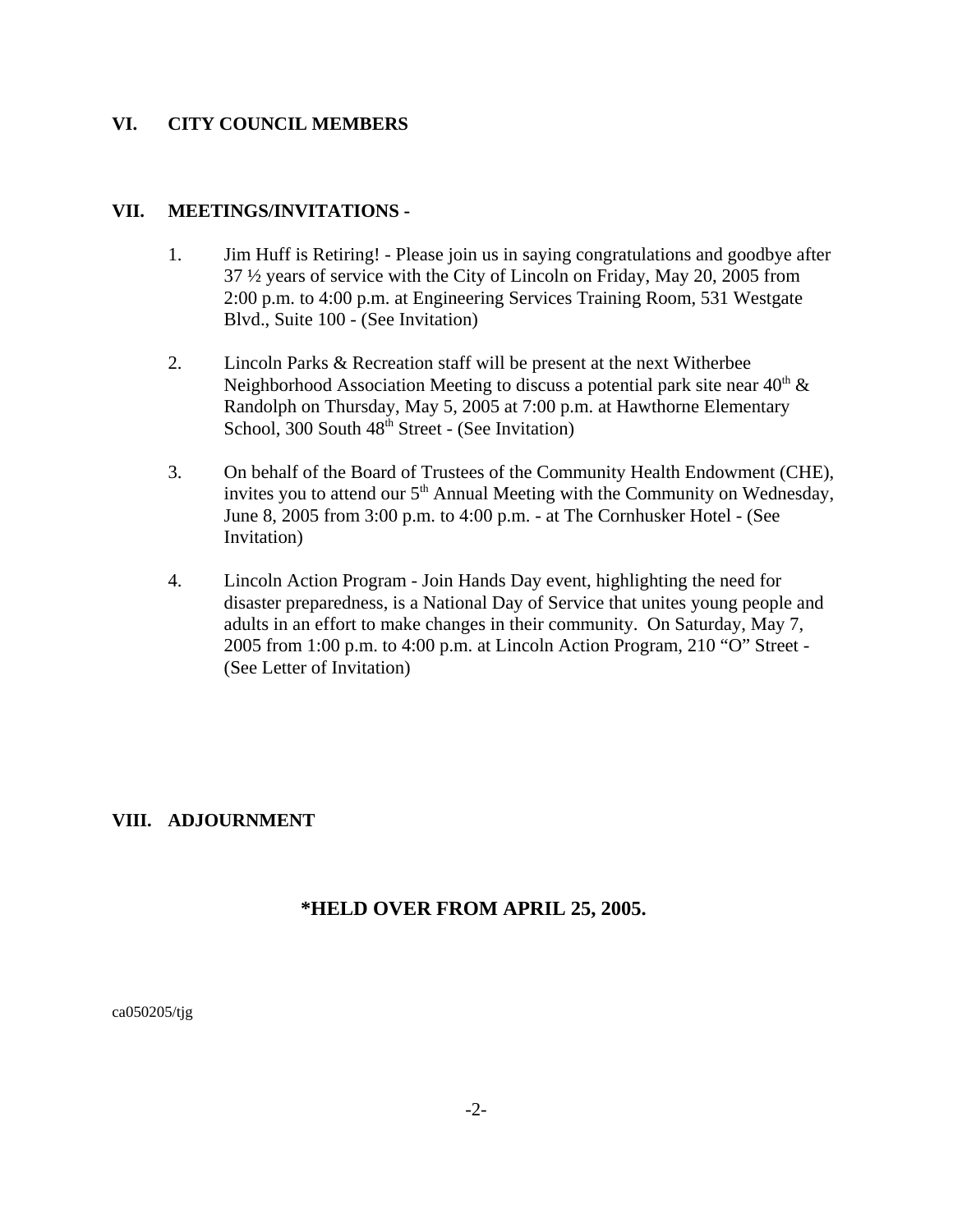

**joncampcc@aol.com**

04/28/2005 12:18 PM

To: TWernerLNK@aol.com cc: jray@ci.lincoln.ne.us, gwinters@journalstar.com, dwinter@journalstar.com Subject: Requisition of City Funds

Terry:

Please see the attached letter.

Jon

Jon Camp

Office: 402-474-1838 Home: 402-489-1001 Cell: 402-560-1001



Email: JonCampCC@aol.com Werner Terry 4-28-2005.do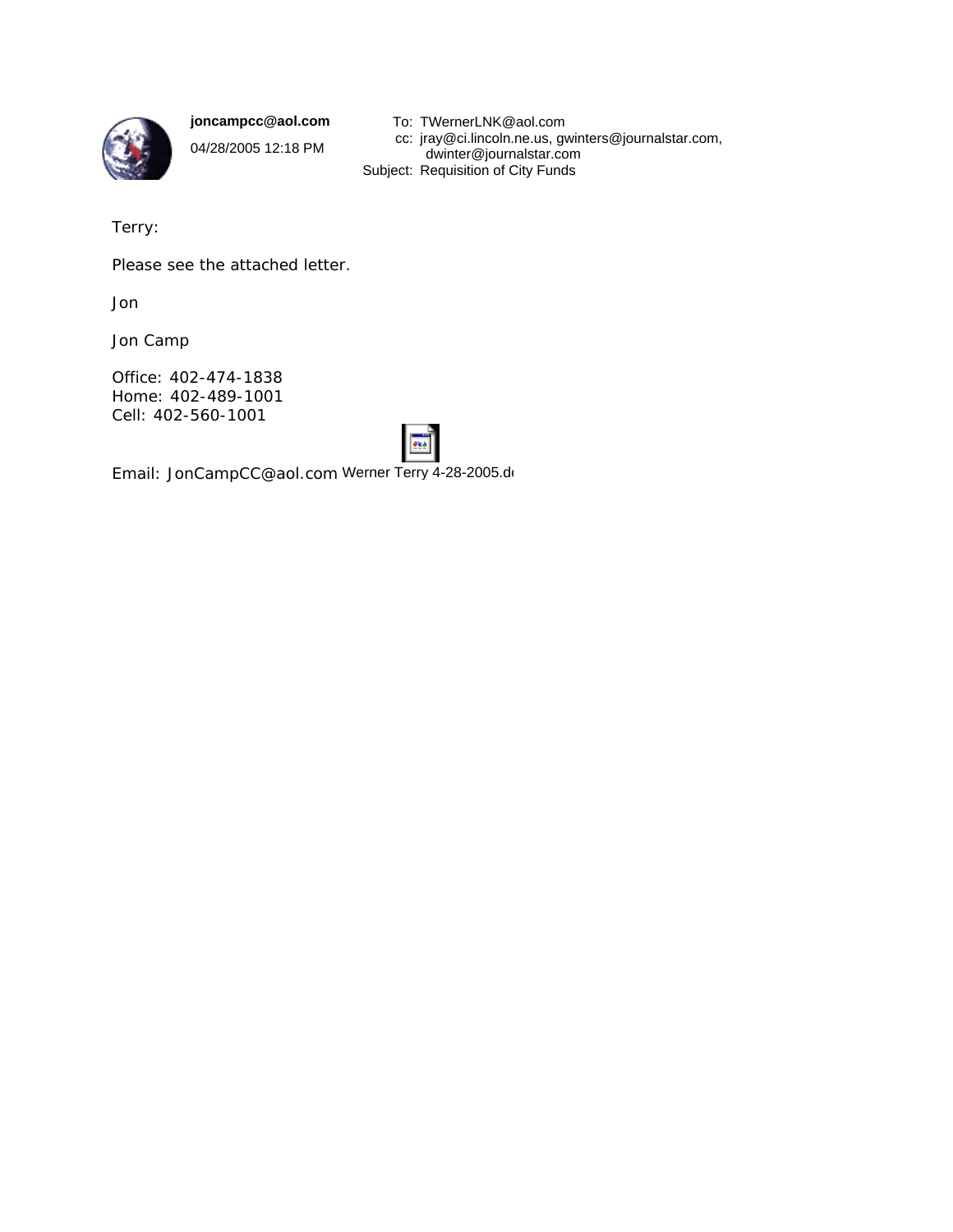## **JON A. CAMP Lincoln City Council**

 **(402) 474-1838 (402) 560-1001 (Cellular) (402) 474-1838 (FAX)**

April 28, 2005

Terry Werner c/o Lincoln City Council 555 S. 10<sup>th</sup> Street Lincoln, NE 68508 via email via email via email via email via email via email via email via email via email via email via email via email via email via email via email via email via email via email via email via email via

Dear Terry:

At the Lincoln City Council Noon Meeting on Monday, April 18, 2005, I asked the Council to consider reimbursing part or all of my expenses for the upcoming Lincoln Chamber of Commerce Federal Fly-In, May 8-11, 2005. Action was deferred until the next Noon Meeting, which will be May 2, 2005.

However, on or before April 22, 2005, you unilaterally requisitioned \$1,584.80 of City of Lincoln funds to pay for your participation in the Federal Fly-In. You lack authority to requisition funds, other than from your discretionary account balance, without prior approval of the City Council. The decision to fund my participation last year was done by a vote of the council and was opposed by you.

In addition you have made disrespectful comments regarding members of the Lincoln Chamber's sister organization, the Lincoln Partnership for Economic Development (LPED). You referred to LPED members as "Old", "Gray-Haired" and "Dead". You have rarely attended LPED and Chamber meetings and have criticized Chamber efforts to improve the Lincoln economy and business atmosphere.

Prior to my request for reimbursement you were totally unaware of the fly-in and appear to be using this as an opportunity for self-promotion.

I would also note the following:

- 1. When you became Chair of the Council, you requested that you be the Council representative to the Chamber's LPED meetings; you have attended only one meeting during the past year.
- 2. You have been disrespectful of LPED members, referring to them as "Old", Gray-Haired" and "Dead".
- 3. You claim that the chair should attend the Chamber's Federal Fly-In. However last year when I was chair you voted against my participation and reimbursement. As Ken Svoboda noted, I did not participate last year as Chair; I was the only Council member to volunteer.
- 4. The council should vote on this as you insisted last year. This involves the expenditure of tax dollars and your unilateral requisition, without City Council approval, is totally inappropriate, if not illegal.
- 5. Your requisition for \$1,584.80 included \$434.80 for airfare, an estimated \$600.00 for the hotel and \$550.00 for registration. Your airfare cost is nearly 40% greater than my airfare, which is only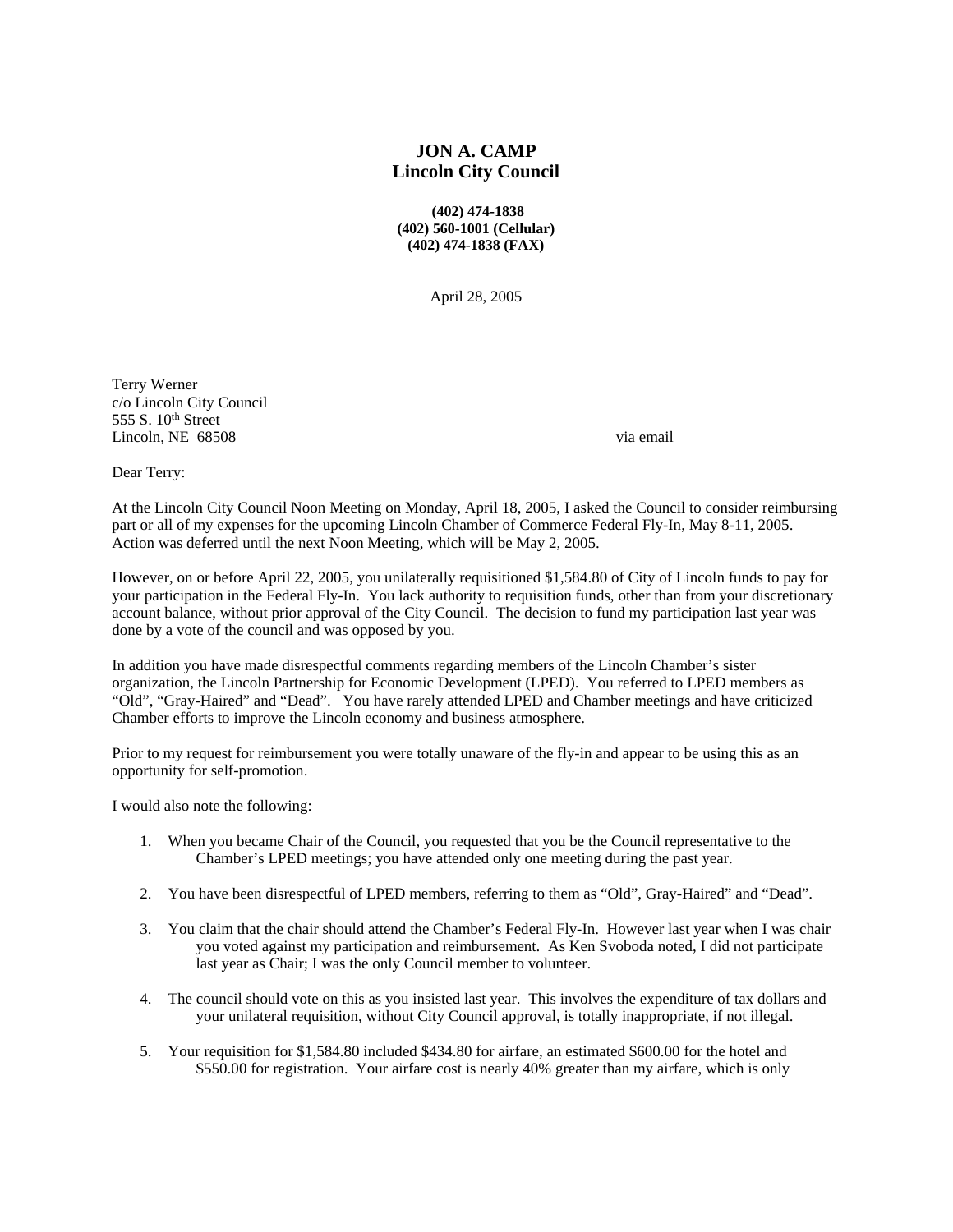- \$315.30, and I am not a travel agent.
- 6. Your actions are presumptuous, since you may not be re-elected on May 3rd.

All-in-all, Terry, I question your ethics, integrity and credibility. Your present actions appear self-serving as opposed to representing the citizens of Lincoln and the Lincoln City Council.

Sincerely,

JON A. CAMP Member Lincoln City Council

Cc: Members of the Lincoln City Council Gordon Winters, Lincoln Journal Star Deena Winter, Lincoln Journal Star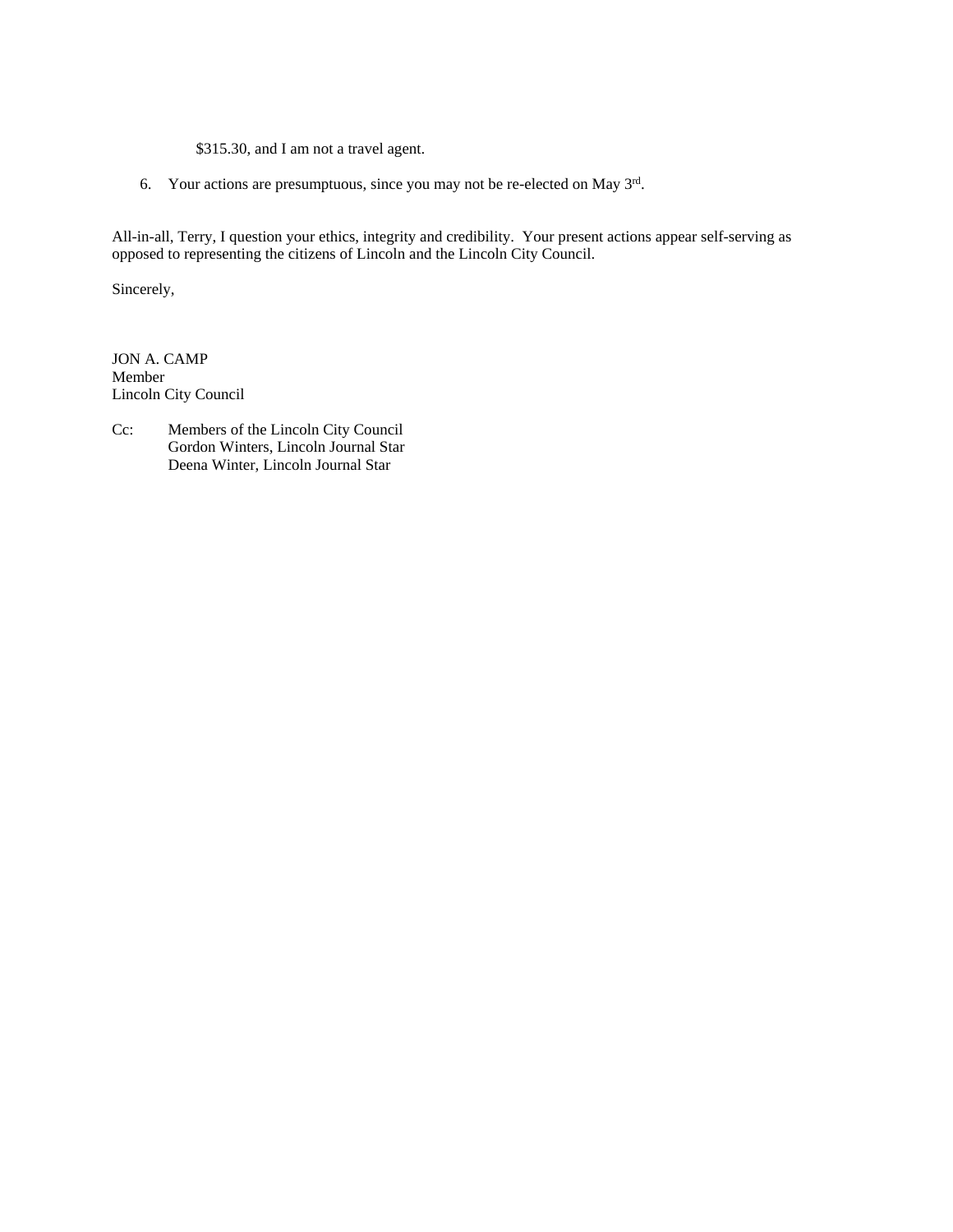# Memorandum

Members of the Lincoln City Council To:

 $H$ calth

Lori Seibel, Executive Director From:

Date: 04-28-05

Re: Annual Meeting with the Community

On behalf of the Board of Trustees of the Community Health Endowment (CHE), I am pleased to invite you to attend our Fifth Annual Meeting with the Community on June 8, 2005,  $3:00 - 4:00$  pm, at the Cornhusker Hotel. This will be an opportunity for CHE to review the activities of the past year in a special video presentation, release our Annual Report, present our Community Horizon Award, and announce the children/youth winners of Lincoln's Health Challenge. Each member of the City Council will be receiving a personal invitation to our Annual Meeting in the near future.

Εn

The purpose of this memo is to invite a member of the Lincoln City Council to give welcoming remarks (2-4 minutes) and assist in the presentation of awards. Others who will provide welcoming remarks at the Annual Meeting include Mayor Coleen Seng and CHE President Christi Chaves.

I will be in touch with staff in the City Council Office soon regarding representation from the City Council. Thank you for your willingness to consider this invitation and we look forward to seeing you on June 8, 2005.

TOTAL P.01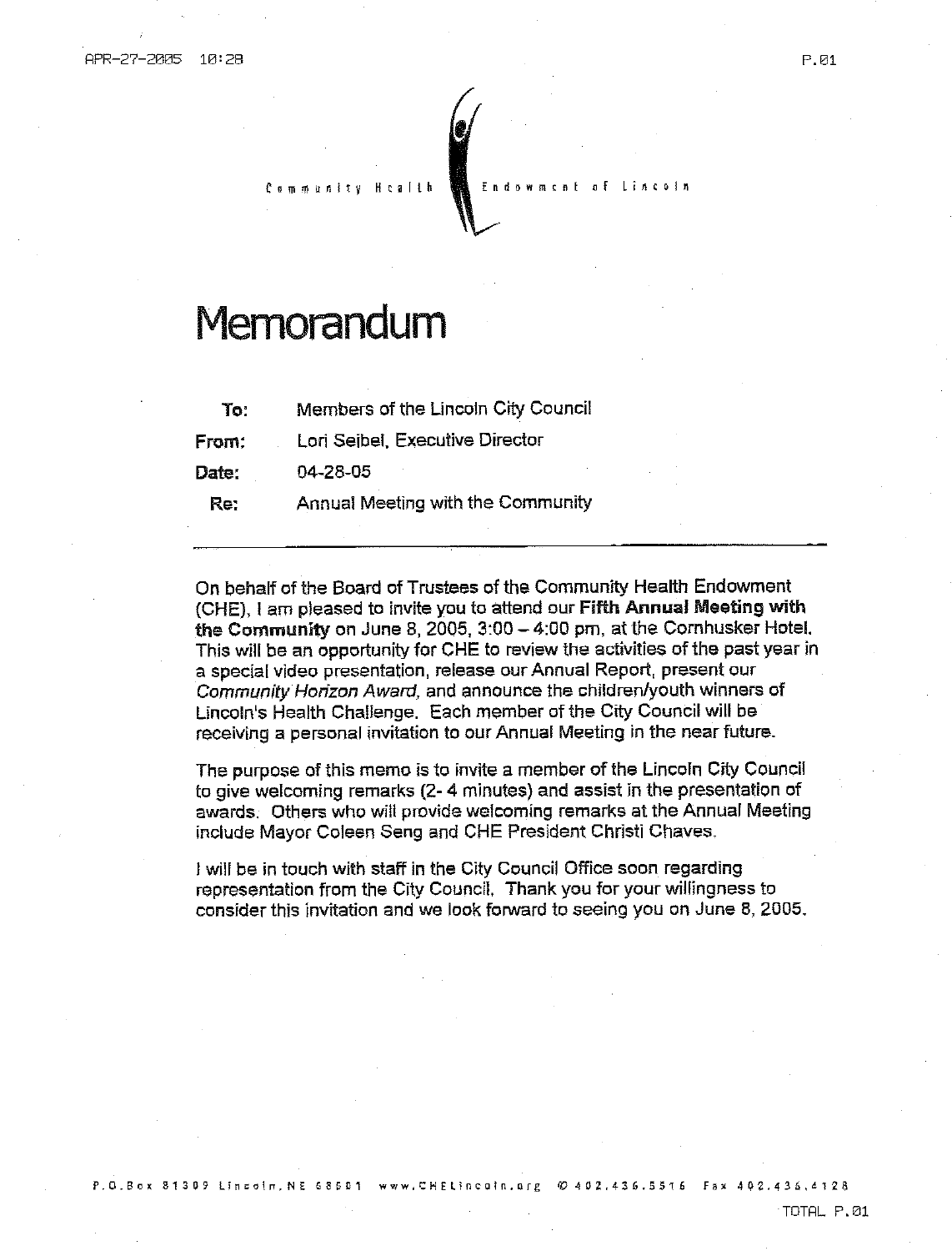## **MINUTES CITY COUNCIL MEMBERS' "NOON" MEETING MONDAY, MAY 2, 2005** *CONFERENCE ROOM 113*

*Council Members Present:* Terry Werner, Chair; Ken Svoboda, Vice-Chair; Jon Camp, Jonathan Cook, Glenn Friendt, Patte Newman; ABSENT: Annette McRoy

*Others Present:* Mark Bowen, Rick Hoppe, Mayor's Office; Dana Roper, City Attorney's Office; Coby Mach; Bruce Bohrer, Chamber of Commerce; Joan Ray, Council Staff; Darrell Podany, Aide to Council Members Camp, Friendt and Svoboda; Phil Walker, KFOR; Deena Winter, Lincoln *Journal Star* representative; three unidentified media representatives.

## **I. MINUTES**

- 1.. Minutes from Directors' Meeting of April 18, 2005.
- 2. Minutes from Council Members' "Noon" Meeting of April 18, 2005.
- 3. Pre-Council Meeting Minutes Executive Session RE: Litigation Settlement-Tufts v. City - April 11, 2005.
- 4. Pre-Council Meeting Minutes Executive Session RE: Settlement -CMHC, Inc. April 11, 2005.

Mr. Werner requested a motion to approve the above-listed minutes. Patte Newman moved approval of the minutes by acclamation. Ken Svoboda seconded the motion, which carried by unanimous consent of the Council Members present.

# **II. COUNCIL REPORTS ON BOARDS, COMMITTEES, COMMISSIONS AND CONFERENCES** - None

OTHER MEETINGS: Ms. Newman reported that at her Monthly Constituents' Meeting there had been 33 people in attendance. She noted that this was an all-time record attendance with folks coming to hear Marvin Krout discuss the Wal-Mart Issue. There were ten new faces there to hear this presentation.

Ms. Newman further reported that the PRT will hold an election for a new Chair this upcoming month. They've done a lot to get the Building  $\&$  Safety and Police Departments working together. What was not brought up this morning was the  $48<sup>th</sup>$  & " $\circ$ " Street Redevelopment. After, there had been a  $48^{th}$  & "O" Street Widening Public Forum - she did not know how many attended. Mr. Bowen noted that about 200 attended the  $48^{\text{th}}$  & "O" Street forum.

Ms. Newman and Ms. McRoy had both attended the Council woman Leaders Event at the Holiday Inn which was organizaed by the Lincoln/Lancaster County Women's Commission. It was very nice group of about 60 people attending.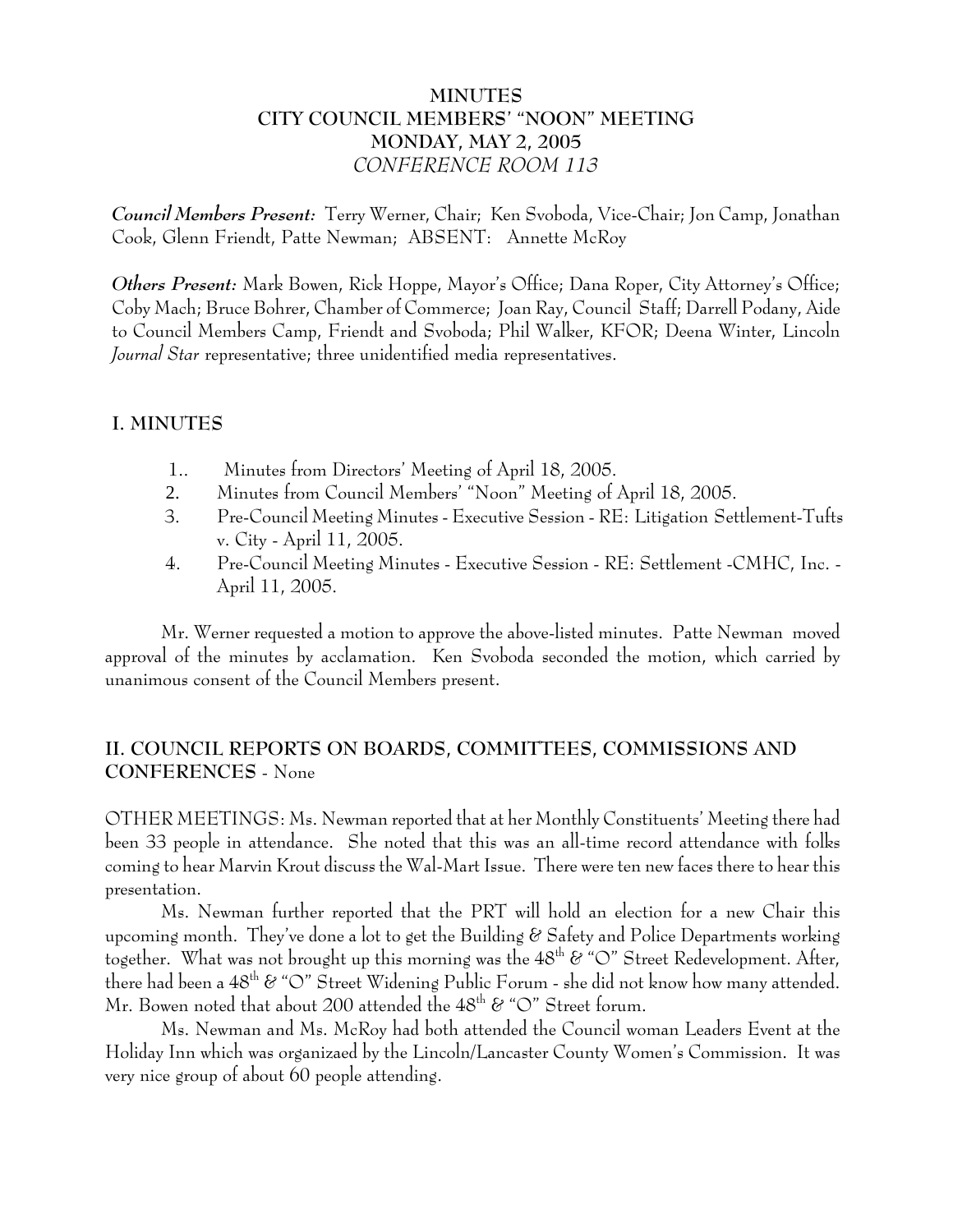**III. APPOINTMENTS/REAPPOINTMENTS** - Mr. Hoppe distributed a list of up-coming Appointments/Reappointments to the Council Members. [Attached]

**IV. REQUESTS OF COUNCIL FROM MAYOR -** Mr. Bowen stated that the Mayor has visited with most of the Council Members regarding Budget. There will be some follow-up work as she starts the process of assembling the budget package. The Mayor did announce the Events facility coordination last week. That meeting probably won't occur for a while as we're at the point of getting organized. The Event Operators and leadership from them will be involved in some fashion. The County will, obviously, be involved either through the Visitors Promotion Facility, or the Board itself. We'll keep you updated as we proceed; but we don't expect anything to occur prior to the Planning Commission's Public Hearings on the Comp Plan.

Mr. Bowen noted that the Joint Public Agency that was discussed at the Common Meeting this morning is on our list for a pre-council meeting. This will cover both the JPA and the RUTS especially focusing on the financial portion of the projects.

Mr. Werner added that we're not just looking at the JPA, we're looking at other alternatives as well. We need to look at the bigger picture. Ms. Newman stated that it would start with what we discussed this morning, and then we would move forward from there to look at the big picture. Mr. Bowen stated that the focus could be broadened.

#### **V. MISCELLANEOUS -**

\*1. Continued discussion on attendance  $\mathscr C$  expenses for the "Fly-In Conference". Mr. Werner noted that Mr. Camp had written a letter expressing his concern about Mr. Werner's going on the fly-in. He guessed that in the effort to save tax payers money, he had gone ahead and booked [arrangements]. However, he had given Joan a check this morning before the meeting and taken care of that. He had known that if he waited until tomorrow, it [the cost] would have been triple the amount. So, his only concern was to save the taxpayers money. He acknowledged that Mr. Camp was right in his letter - Mr. Werner was pre-mature in doing that and he apologized to the Council for doing it. He stated that he had talked to some of the Council members and felt that he had had some consensus for his action.

Mr. Camp stated that he would like to bring up the fact that...while it's great that the money was refunded...addressing Mr. Werner, he asked on what authority did you proceed to requisition and have the money advanced out to you. Mr. Cook responded by noting that he did not understand why discussion on this would be continued if Terry has repaid the amount of money..so he has paid for the trip. Mr. Cook noted that if the Council chooses, at a future meeting, to reimburse him, that would be a choice we could make then. But, it's a choice we can make at a time when it's not caught up in some political issue. He noted that he appreciated what Terry had done [in refunding the money] and did not see what else there would be to discuss on this point.

Mr. Werner stated that he was not going to allow this to turn into an inquisition. Mr. Svoboda asked Mr. Roper if there is any loop-hole in the Council's current system. Should we be looking at our system to make sure that Council Members make an appropriate use of funds; when they do it....is there anything in our rules - or is it the City Charter that dictates how and when [appropriations can be made]. Mr. Svoboda wondered if this is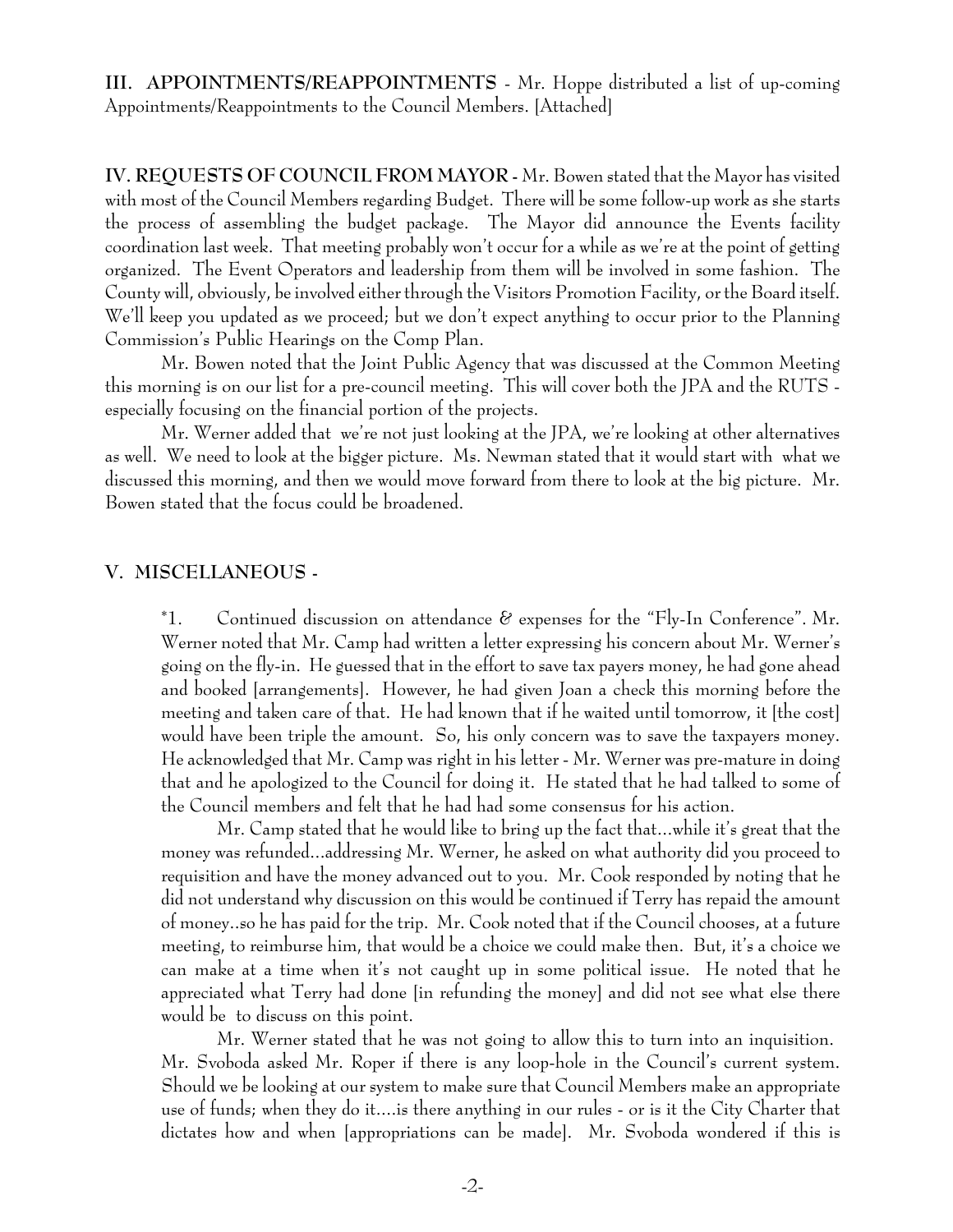something that we should investigate and then have Mr. Roper report back to us in a couple of weeks?

Mr. Roper answered that Mr. Hubka was in attendance and requested him to comment. Mr. Roper did note that if they so chose, Council could put into their rules an exact procedure to allocate Council appropriations. It's up to the Council to spend the money that has been appropriated to it. If you want to put down some rules, that is certainly within your authority.

Mr. Hubka stated that the money was appropriated for Schools and Conferences. It is up to the Council to decide what the procedure would be for the requisitioning of money for a specific thing. He noted that there are bills paid for services, rent, and those types of operating costs, that Joan probably handles routinely. It is up to Council.

Mr. Werner stated that this money was appropriated for trips and Council passed that. Shall we move on. Mr. Camp wanted to say a few words. Mr. Werner stated that he was not going to allow this to become a circus. Mr. Camp stated that he had a right to speak.

Mr. Camp explained that what has concerned him in this whole situation is there was an amount budgeted for Schools and Conferences. It was not appropriated. Two weeks ago at our "Noon" meeting, we specifically said we would hold over discussion until the next "Noon" meeting. During that time, Mr. Werner went ahead, requisitioned and got payment for an amount of over \$1584 ... flying in the face of what this body had decided. What concerned Mr. Camp was the distrust and mistrust by the public of elected officials. This has done nothing but perpetuate that attitude. The checking account is not a playground for City Council Members.

Mr. Cook felt this had become a political issue. Mr. Camp said "no". Mr. Cook stated that Mr. Werner had paid for the ticket with his own money now and he had admitted that Mr. Camp was correct in stating that he had `jumped the gun' and that we need to have official Council approval before the allocation is made. Mr. Cook thought that was only right. At this point, he did not understand what the problem was. He did not want to bring the politicking from the outside world into this body today. We're going to do Council business. We're going to show respect for one another and act in a professional manner and not bring politics into this body. He felt the issue had been handled appropriately. He was not sure what more needed to be discussed about this now that Terry has taken care of it.

Mr. Camp stated that it concerns him. Mr. Werner stated that Mr. Camp was out of order, noting the Mr. Svoboda had the floor. Mr. Svoboda agreed that this discussion had probably gone past what it needed to be. He suggested that Council move on. He did not think there was an intent to have this turn into a political event. He stated that it was more of a timeliness issue on this because we were to discuss the reimbursement and how that would be handled today at this "Noon" meeting. He agreed that this discussion had gone on far enough.

\*2. Discussion on arrangements for the 'Farewell' breakfast/luncheon/dinner? Mr. Bowen stated that they had been looking at a brunch. He noted that the noon time-frame was taken with the Police memorial service beginning at Noon. We've scheduled no pre-councils that morning. Anytime between 8:00 a.m. and 11:00 there could be a brunch, which is an option that Mr. Werner and Mr. Bowen had discussed. Mr. Werner asked what everyone thought. He commented that we could not have the Directors meeting. Mr. Bowen stated that we could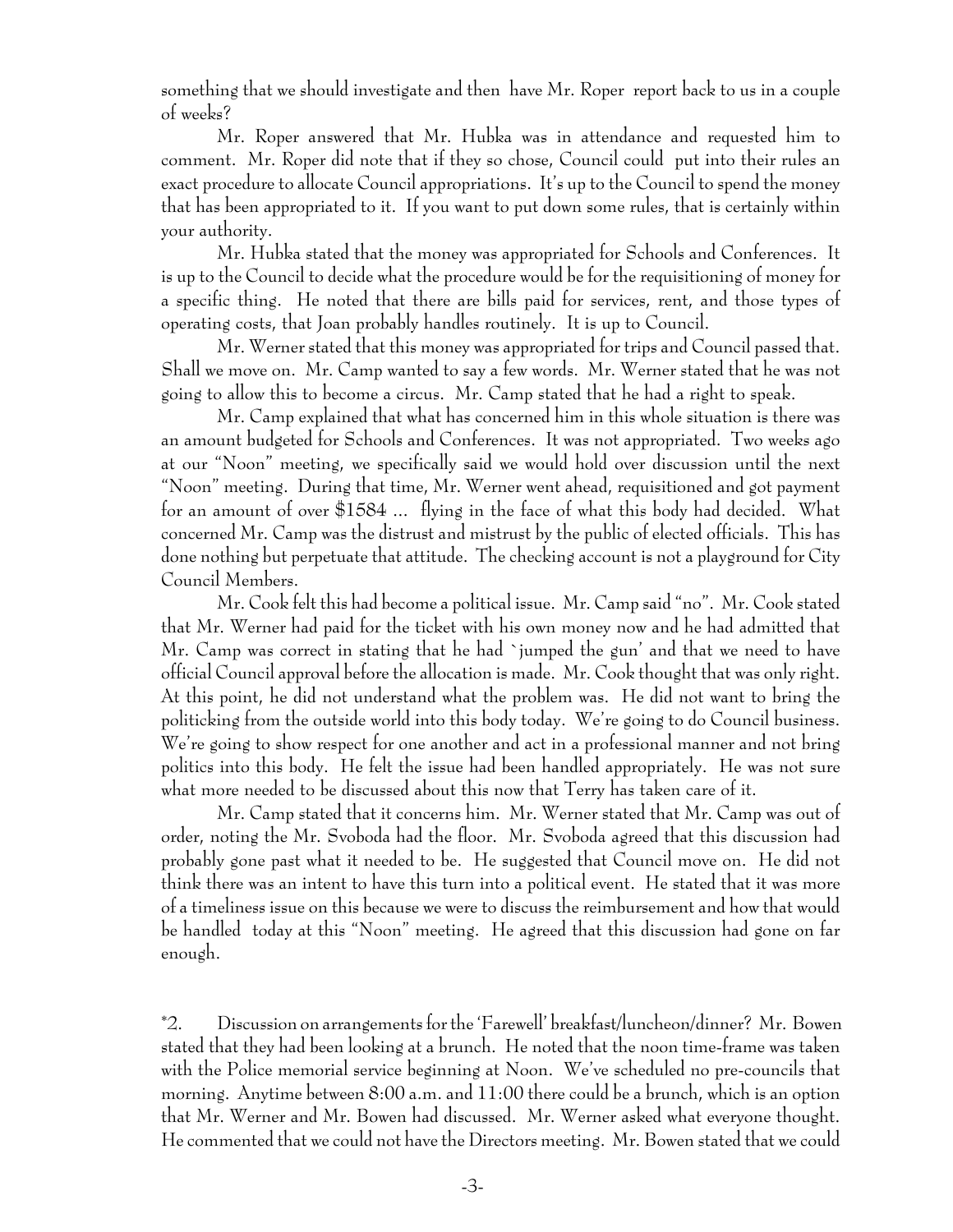have the Directors meeting at 11:00 a.m. Mr. Cook asked when the Law Enforcement ceremony was being held? He had not been sure that he could attend because of Council business. He noted that he had wanted to go, so if that is at "Noon"...we could skip Directors' Meeting and have that time for an earlier lunch - and then we could attend the memorial service. Mr. Bowen stated that we could simply make it a breakfast, which is an option, too. Mr. Svoboda asked what time frame was being suggested for the breakfast. Mr. Bowen stated that anytime between 8:00 and 11:00 a.m. would be under consideration.

Mr. Bowen stated that they had booked the Nebraska Club just to have a place reserved for the morning. We did not set a specified time, waiting for Council to determine their preference. After some discussion it was determined to hold the Farewell gathering as a 9:30 a.m. Breakfast on May  $16^{th}$  at the Nebraska Club.

Mr. Friendt asked if the retiring Council Members were still to be at that days Council session. Mr. Roper stated that there are two meetings held. The old "lame-duck" Council holds a meeting cleaning up old business, then adjourns; the swearing in of new Council Members takes place -then the New Council sets at a newly convened, usually abbreviated, meeting.

 3. Discussion on Lincoln Chamber of Commerce membership. (Requested by Terry Werner) Mr. Werner noted that, apparently, the \$250,000 that the City contributes to LPED does not count towards a membership and the accompanying membership rates. Mr. Werner wondered if Council would like to buy a membership for the Council Chair in order to get the membership rates on future events of this sort. After brief discussion, Council agreed that this would start a less than desirable precedent and decided against the membership.

Ms. Newman noted that the Council does pay dues to the Homeless Coalition, sharing this least Council think she was hiding something. Mr. Werner asked who authorized that? Ms. Ray explained that this was a standing obligation that previous Councils had assumed in order to show and offer support to the Homeless Coalition. She asked if this Council would you like to "unassume" that obligation? Mr. Svoboda noted that it could be discussed at budget hearings under the Council's budget.

Mr. Werner commented on the Federal Fly-In to Washington D.C., noting that the Chamber has requested (from the people who will be attending) issues that were important to them that they might bring up with the Congressional representatives. He asked that Council Members e-mail their thoughts or concerns to him by Friday, noting that he would then bring those concerns forward at the conference. Mr. Werner stated that one issue for him would be the multi-modal transportation issue and its funding. Mr. Cook suggested that an obvious issue is one with Cities everywhere which is CDBG money.

Mr. Bowen reported that the Administration has a Federal priority list, which Council members had received earlier in the year, listing the issues that the Chamber has for the City as a whole. He noted that CDBG funding, beltway money, Antelope Valley and medicare rates were included on that list. Mr. Werner asked if it included multi-modal transportation issues. Mr. Bowen stated that it does as part of the transportation package.

Mr. Friendt stated that we wouldn't want to have separate lists. He thought the City would want to put forward a united front - unless there is something concerning which we're absolutely and completely on opposite sides. He stated that he had looked at that list and it seemed that it would make a good basis for presentation. Mr. Bowen stated that they have a priority "ear-marked" list that we're actually seeking special money for; then we have our issues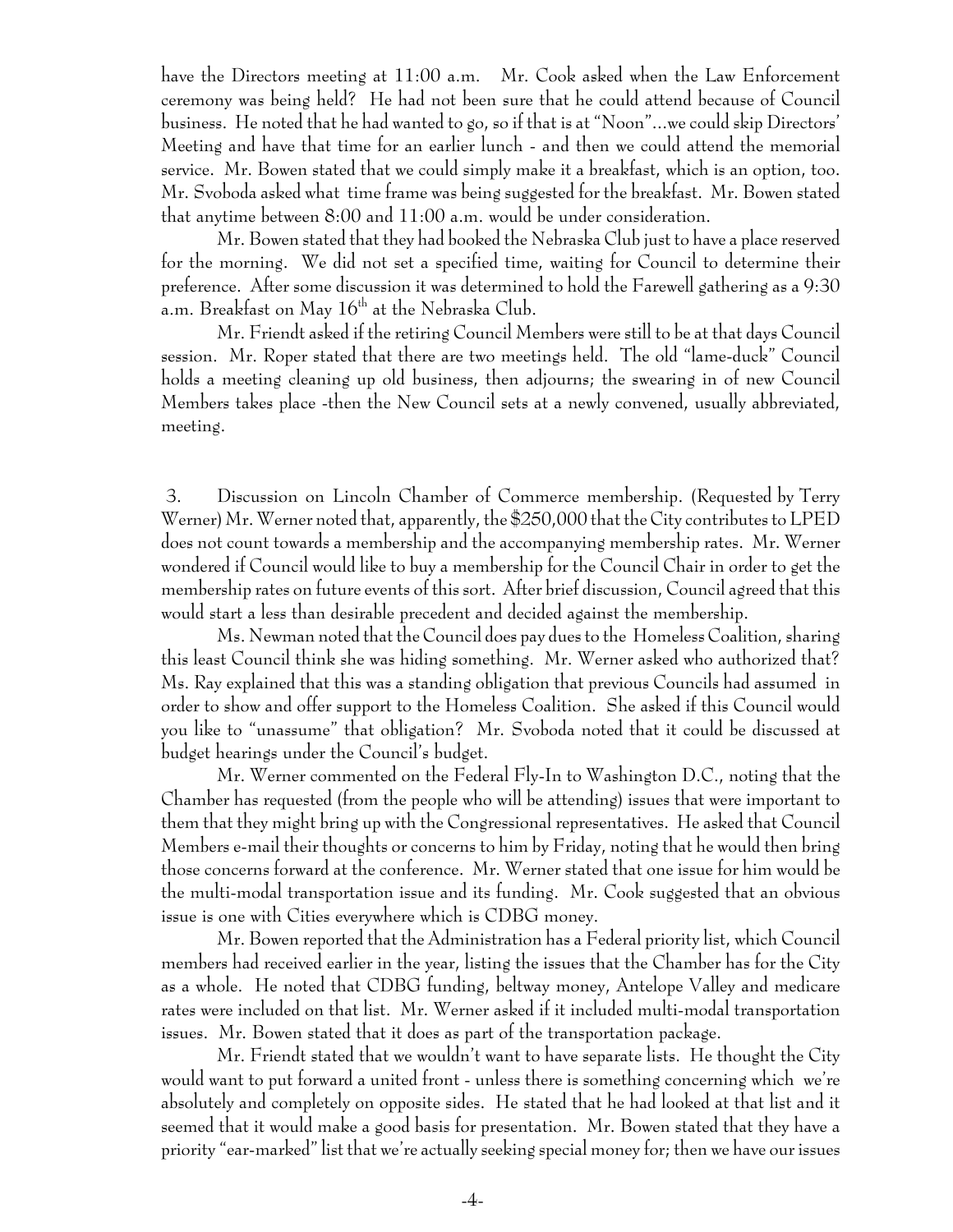list which is a two page document. Mr. Friendt requested that copies of those lists be given to Council to afford Members a quick look at what is being proposed for consideration. Mr. Werner agreed that Lincoln needed to put forward a united front and noted that we can't be bringing up our own personal issues....even though, he noted, he had a couple. He thought that he could present those personal issues on the side.

Mr. Werner noted that he was leaving Sunday for the conference, so if Council Members had any concerns that they wanted considered to e-mail him before Friday. And, in the spirit of "transparent" government, he requested that we include everyone with any of these concerns. Ms. Newman commented that the only thing she would add to the list would be the issue of storm water/floodplain funding. Mr. Bowen stated that it is included on their list.

Mr. Bowen noted that the Chamber was planning a pre-meeting for this trip tomorrow, suggesting to Council that if they have issues to bring forward, to get them to Jon and Terry today. Mr. Werner noted that he would not be able to attend that meeting tomorrow. Mr. Camp stated that he would be there tomorrow. Mr. Werner added then that if any members had concerns to get them to Jon before then.

Ms. Ray asked, since the issue of the fly-in had been placed on the "Noon" Agenda to discuss funding for Mr. Camp's attendance, if that would still be coming out Council Budget. She commented that she hated to continue this discussion under such a sensitive circumstances, but she needed to know these things in order to conduct the business of the Council office. Mr. Svoboda stated that it was yet to be decided. If anything, it would be a reimbursement after the fact and would be dealt with in a couple of weeks.

 4. Discussion on Memo from Lori Seibel, Community Health Endowment of Lincoln invites a member of the Lincoln City Council to give welcoming remarks (2-4 minutes) and assist in the presentation of awards at their  $5<sup>th</sup>$  Annual Meeting with the Community on Wednesday, June 8<sup>th</sup> from 3:00 p.m. to 4:00 p.m. - It was agreed that the Council Chair should make those remarks on behalf of the Council.